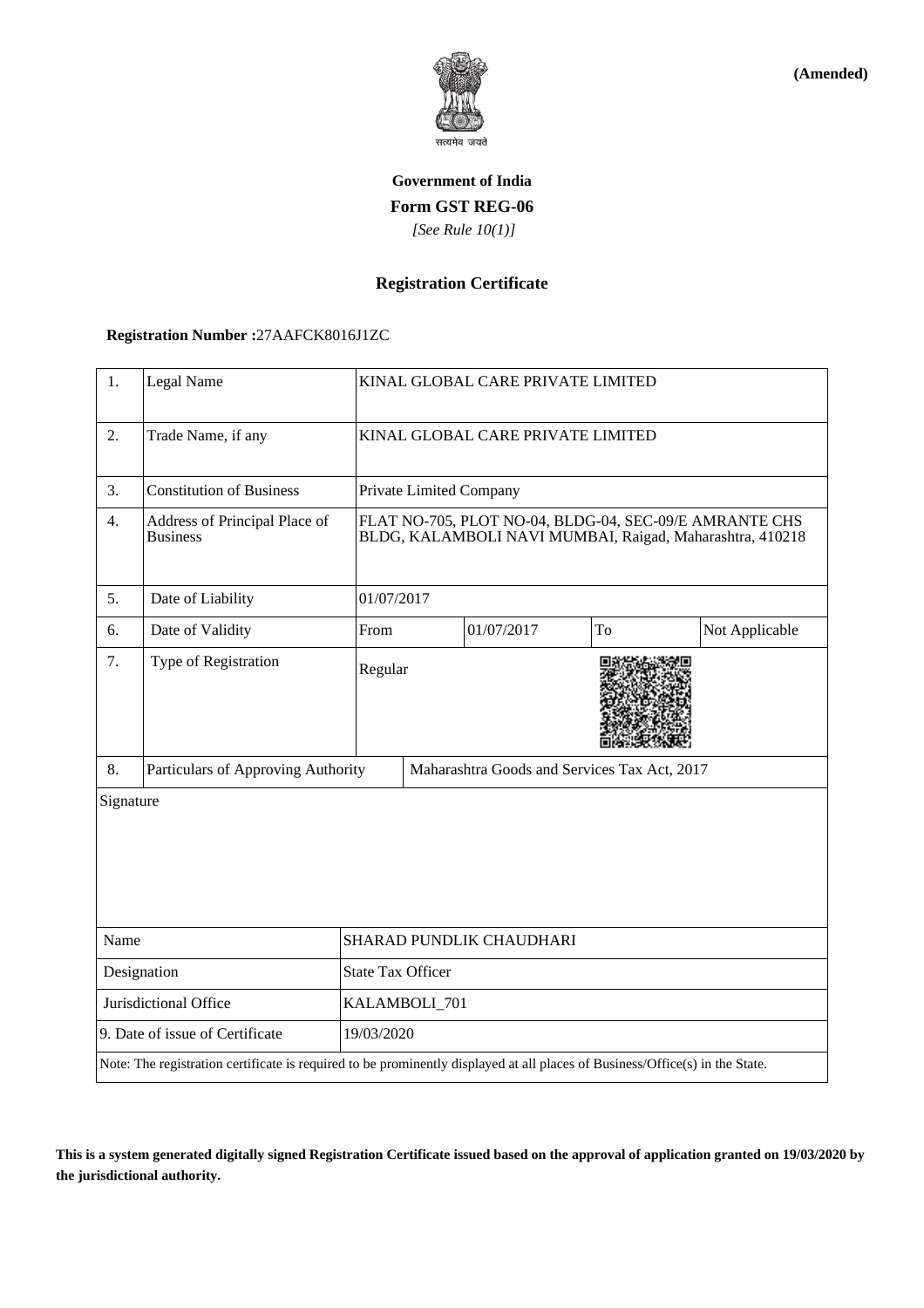

#### **Details of Additional Place of Business(s)**

| <b>GSTIN</b>       | 27AAFCK8016J1ZC                   |
|--------------------|-----------------------------------|
| Legal Name         | KINAL GLOBAL CARE PRIVATE LIMITED |
| Trade Name, if any | KINAL GLOBAL CARE PRIVATE LIMITED |

Total Number of Additional Places of Business(s) in the State 2

Sr. No. Address

 1 19, THE GREAT EASTERN GALLERIA, PLOT NO 20, SEC-4, NERUL WEST, NAVI MUMBAI, Thane, Maharashtra, 400706

 2 D-395, GROUND FLOOR, MIDC TTC INDUSTRIAL ESTATE, NEAR INDIAN OIL DEPOT, TURBHE NAVI MUMBAI, Thane, Maharashtra, 400705